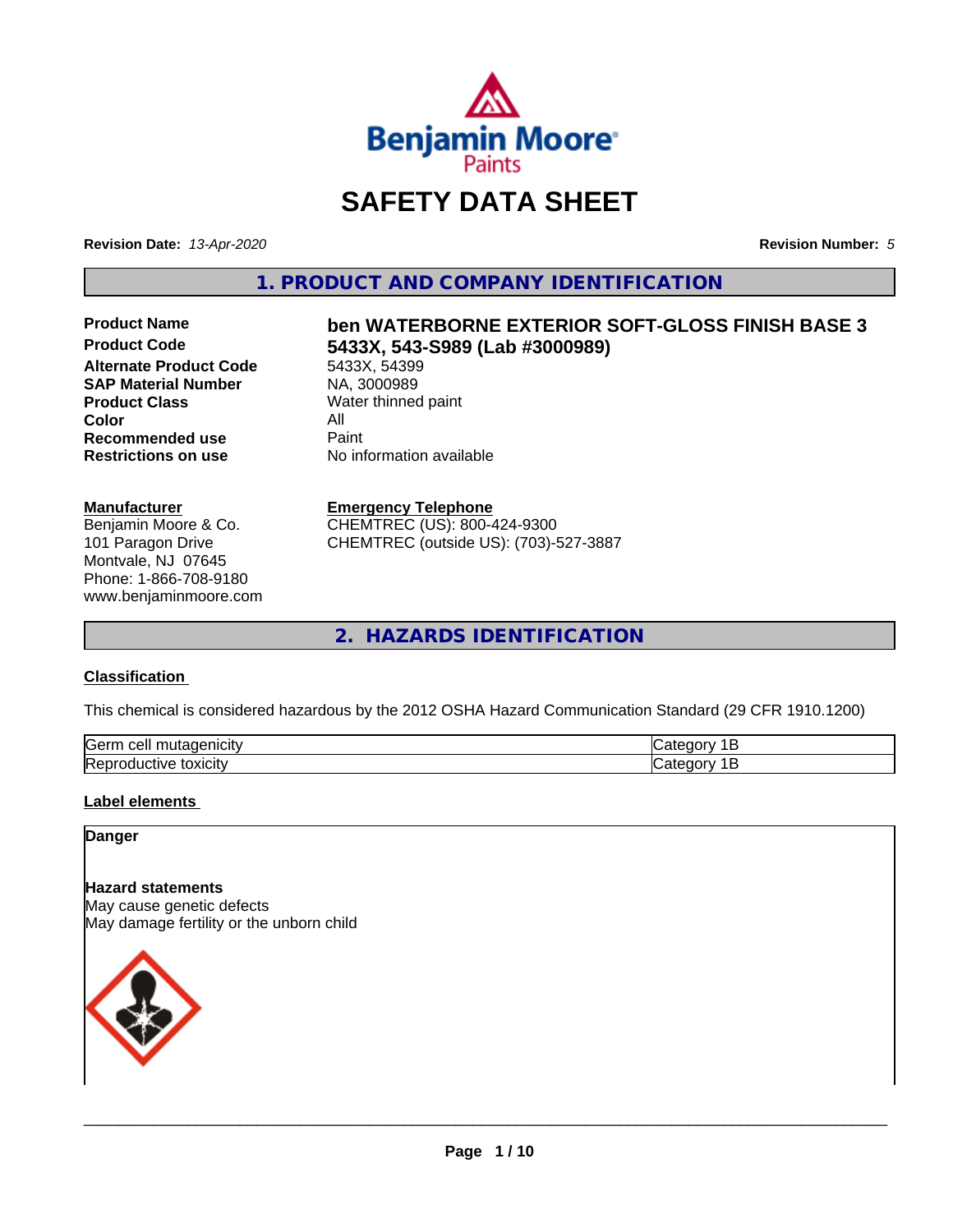# **Appearance** liquid

**Odor** little or no odor

# **Precautionary Statements - Prevention**

Obtain special instructions before use Do not handle until all safety precautions have been read and understood Use personal protective equipment as required

# **Precautionary Statements - Response**

IF exposed or concerned: Get medical advice/attention

# **Precautionary Statements - Storage**

Store locked up

#### **Precautionary Statements - Disposal**

Dispose of contents/container to an approved waste disposal plant

# **Hazards not otherwise classified (HNOC)**

Not applicable

# **Other information**

No information available

# **3. COMPOSITION INFORMATION ON COMPONENTS**

\_\_\_\_\_\_\_\_\_\_\_\_\_\_\_\_\_\_\_\_\_\_\_\_\_\_\_\_\_\_\_\_\_\_\_\_\_\_\_\_\_\_\_\_\_\_\_\_\_\_\_\_\_\_\_\_\_\_\_\_\_\_\_\_\_\_\_\_\_\_\_\_\_\_\_\_\_\_\_\_\_\_\_\_\_\_\_\_\_\_\_\_\_

| <b>Chemical name</b>                         | CAS No.    | Weight-%    |
|----------------------------------------------|------------|-------------|
| Titanium dioxide                             | 13463-67-7 | - 5         |
| Nepheline syenite                            | 37244-96-5 | - 5         |
| Zinc oxide                                   | 1314-13-2  | $0.5 - 1$   |
| Sodium C14-C16 olefin sulfonate              | 68439-57-6 | $0.1 - 0.5$ |
| Carbamic acid, 1H-benzimidazol-2-yl-, methyl | 10605-21-7 | $0.1 - 0.5$ |
| ester                                        |            |             |
| 1-Methyl-2-pyrrolidinone                     | 872-50-4   | $0.1 - 0.5$ |

# **4. FIRST AID MEASURES**

| <b>General Advice</b> | If symptoms persist, call a physician. Show this safety data sheet to the doctor in<br>attendance.       |
|-----------------------|----------------------------------------------------------------------------------------------------------|
| <b>Eye Contact</b>    | Rinse thoroughly with plenty of water for at least 15 minutes and consult a<br>physician.                |
| <b>Skin Contact</b>   | Wash off immediately with soap and plenty of water while removing all<br>contaminated clothes and shoes. |
| <b>Inhalation</b>     | Move to fresh air. If symptoms persist, call a physician.                                                |
| Ingestion             | Clean mouth with water and afterwards drink plenty of water. Consult a physician<br>if necessary.        |
| <b>Most Important</b> | None known.                                                                                              |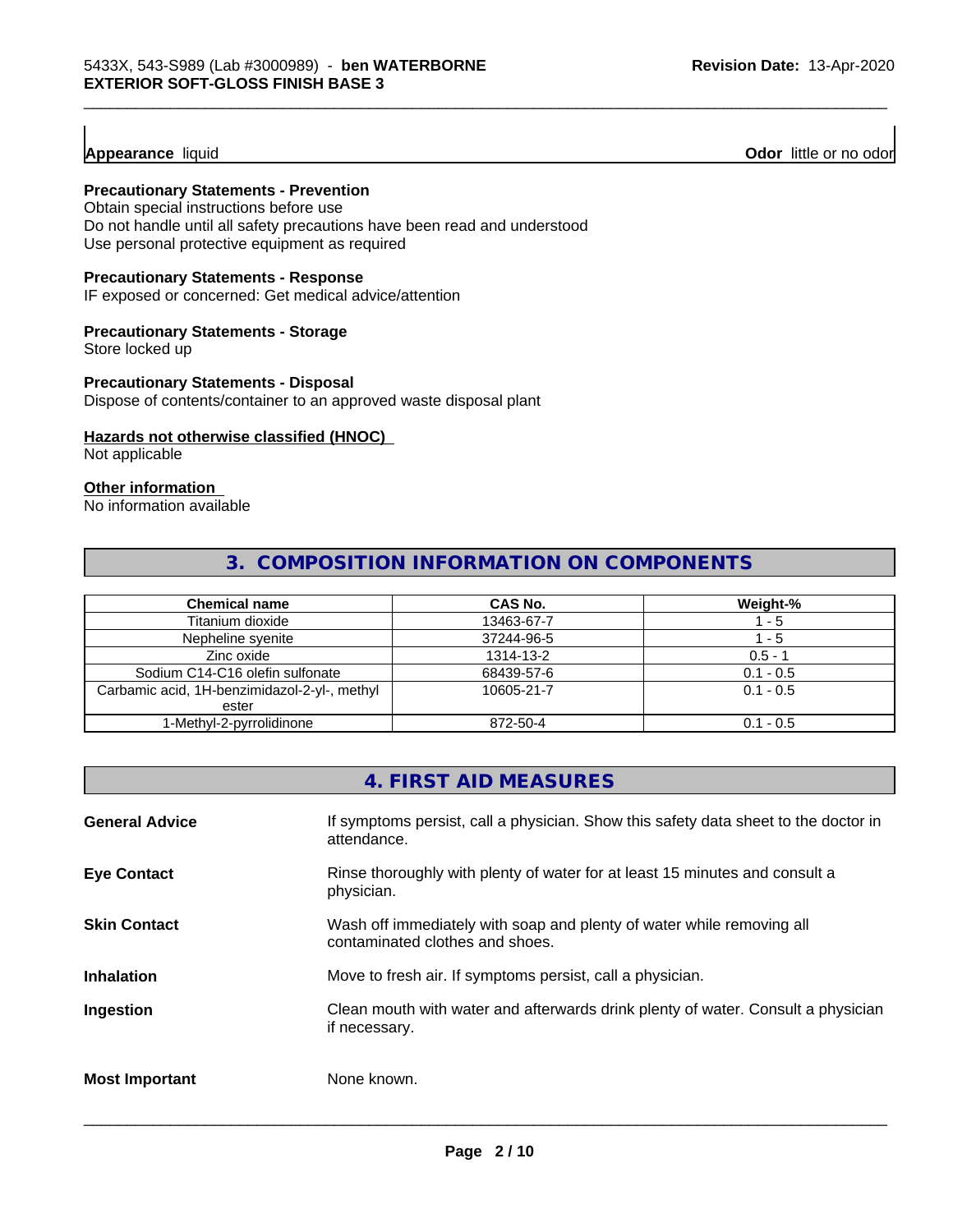| <b>Symptoms/Effects</b>                                                          |                                                                                                                                              |
|----------------------------------------------------------------------------------|----------------------------------------------------------------------------------------------------------------------------------------------|
| <b>Notes To Physician</b><br>Treat symptomatically.                              |                                                                                                                                              |
|                                                                                  | 5. FIRE-FIGHTING MEASURES                                                                                                                    |
| <b>Suitable Extinguishing Media</b>                                              | Use extinguishing measures that are appropriate to local<br>circumstances and the surrounding environment.                                   |
| Protective equipment and precautions for firefighters                            | As in any fire, wear self-contained breathing apparatus<br>pressure-demand, MSHA/NIOSH (approved or equivalent)<br>and full protective gear. |
| <b>Specific Hazards Arising From The Chemical</b>                                | Closed containers may rupture if exposed to fire or<br>extreme heat.                                                                         |
| <b>Sensitivity to mechanical impact</b>                                          | No                                                                                                                                           |
| Sensitivity to static discharge                                                  | No                                                                                                                                           |
| <b>Flash Point Data</b><br>Flash point (°F)<br>Flash Point (°C)<br><b>Method</b> | Not applicable<br>Not applicable<br>Not applicable                                                                                           |
| <b>Flammability Limits In Air</b>                                                |                                                                                                                                              |
| Lower flammability limit:<br><b>Upper flammability limit:</b>                    | Not applicable<br>Not applicable                                                                                                             |
| Health: 2<br>Flammability: 0<br><b>NFPA</b>                                      | Instability: 0<br><b>Special: Not Applicable</b>                                                                                             |
| <b>NFPA Legend</b><br>0 - Not Hazardous<br>1 - Slightly<br>2 - Moderate          |                                                                                                                                              |

- 3 High
- 4 Severe

*The ratings assigned are only suggested ratings, the contractor/employer has ultimate responsibilities for NFPA ratings where this system is used.*

*Additional information regarding the NFPA rating system is available from the National Fire Protection Agency (NFPA) at www.nfpa.org.*

# **6. ACCIDENTAL RELEASE MEASURES**

| <b>Personal Precautions</b>      | Avoid contact with skin, eyes and clothing. Ensure adequate ventilation.                             |
|----------------------------------|------------------------------------------------------------------------------------------------------|
| <b>Other Information</b>         | Prevent further leakage or spillage if safe to do so.                                                |
| <b>Environmental precautions</b> | See Section 12 for additional Ecological Information.                                                |
| <b>Methods for Cleaning Up</b>   | Soak up with inert absorbent material. Sweep up and shovel into suitable<br>containers for disposal. |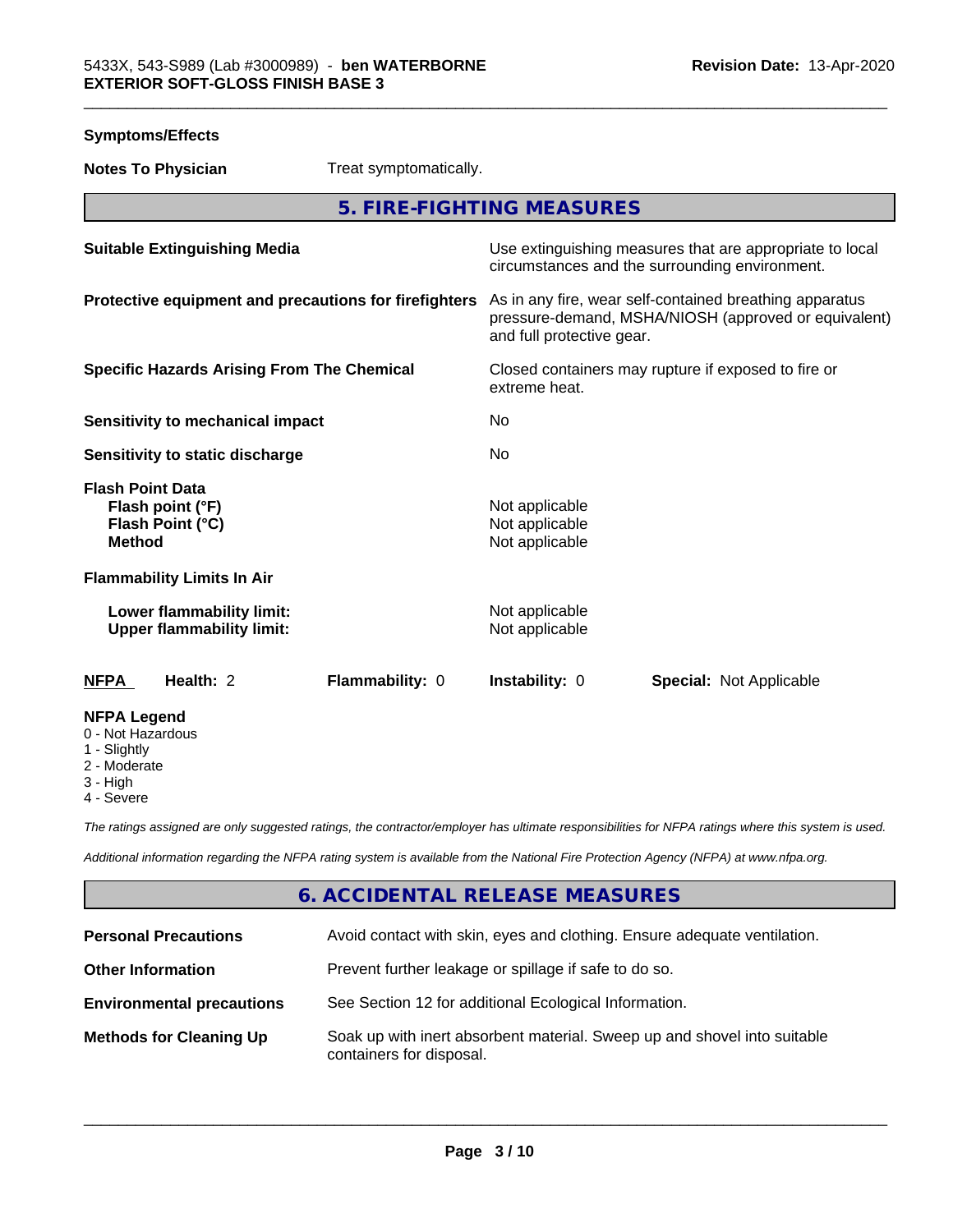|                               | 7. HANDLING AND STORAGE                                                                                                                                                          |
|-------------------------------|----------------------------------------------------------------------------------------------------------------------------------------------------------------------------------|
| <b>Handling</b>               | Avoid contact with skin, eyes and clothing. Avoid breathing vapors, spray mists or<br>sanding dust. In case of insufficient ventilation, wear suitable respiratory<br>equipment. |
| <b>Storage</b>                | Keep container tightly closed. Keep out of the reach of children.                                                                                                                |
| <b>Incompatible Materials</b> | No information available                                                                                                                                                         |
|                               | 8. EXPOSURE CONTROLS/PERSONAL PROTECTION                                                                                                                                         |

\_\_\_\_\_\_\_\_\_\_\_\_\_\_\_\_\_\_\_\_\_\_\_\_\_\_\_\_\_\_\_\_\_\_\_\_\_\_\_\_\_\_\_\_\_\_\_\_\_\_\_\_\_\_\_\_\_\_\_\_\_\_\_\_\_\_\_\_\_\_\_\_\_\_\_\_\_\_\_\_\_\_\_\_\_\_\_\_\_\_\_\_\_

# **Exposure Limits**

| <b>Chemical name</b> | <b>ACGIH TLV</b>                                  | <b>OSHA PEL</b>            |
|----------------------|---------------------------------------------------|----------------------------|
| Titanium dioxide     | TWA: $10 \text{ mg/m}^3$                          | 15 mg/m $3$ - TWA          |
| Zinc oxide           | STEL: 10 mg/m <sup>3</sup> respirable particulate | $5 \text{ mg/m}^3$ - TWA   |
|                      | matter                                            | 15 mg/m <sup>3</sup> - TWA |
|                      | TWA: $2 \text{ mg/m}^3$ respirable particulate    |                            |
|                      | matter                                            |                            |

#### **Legend**

ACGIH - American Conference of Governmental Industrial Hygienists Exposure Limits OSHA - Occupational Safety & Health Administration Exposure Limits N/E - Not Established

**Engineering Measures** Ensure adequate ventilation, especially in confined areas. **Personal Protective Equipment**<br> **Eye/Face Protection Eye/Face Protection**<br>
Safety glasses with side-shields.<br> **Skin Protection**<br>
Protective gloves and impervious Protective gloves and impervious clothing. **Respiratory Protection** Use only with adequate ventilation. In operations where exposure limits are exceeded, use a NIOSH approved respirator that has been selected by a technically qualified person for the specific work conditions. When spraying the product or applying in confined areas, wear a NIOSH approved respirator specified for paint spray or organic vapors. **Hygiene Measures** Avoid contact with skin, eyes and clothing. Remove and wash contaminated clothing before re-use. Wash thoroughly after handling.

# **9. PHYSICAL AND CHEMICAL PROPERTIES**

**Appearance** liquid **Odor** little or no odor **Density (Ibs/gal)** 9.1 - 9.5<br> **Specific Gravity** 1.09 - 1.14 **Specific Gravity** 

**Odor Threshold**<br> **Density (Ibs/gal)**<br> **Density (Ibs/gal)**<br> **No information available**<br>  $9.1 - 9.5$ **pH pH**  $\blacksquare$ **Viscosity (cps)** No information available **Solubility(ies)** No information available in the solution of the solution of the solution available in the solution of the solution of the solution of the solution available in the solution of the solution of the solution **Water solubility** No information available **Evaporation Rate Evaporation Rate No information available**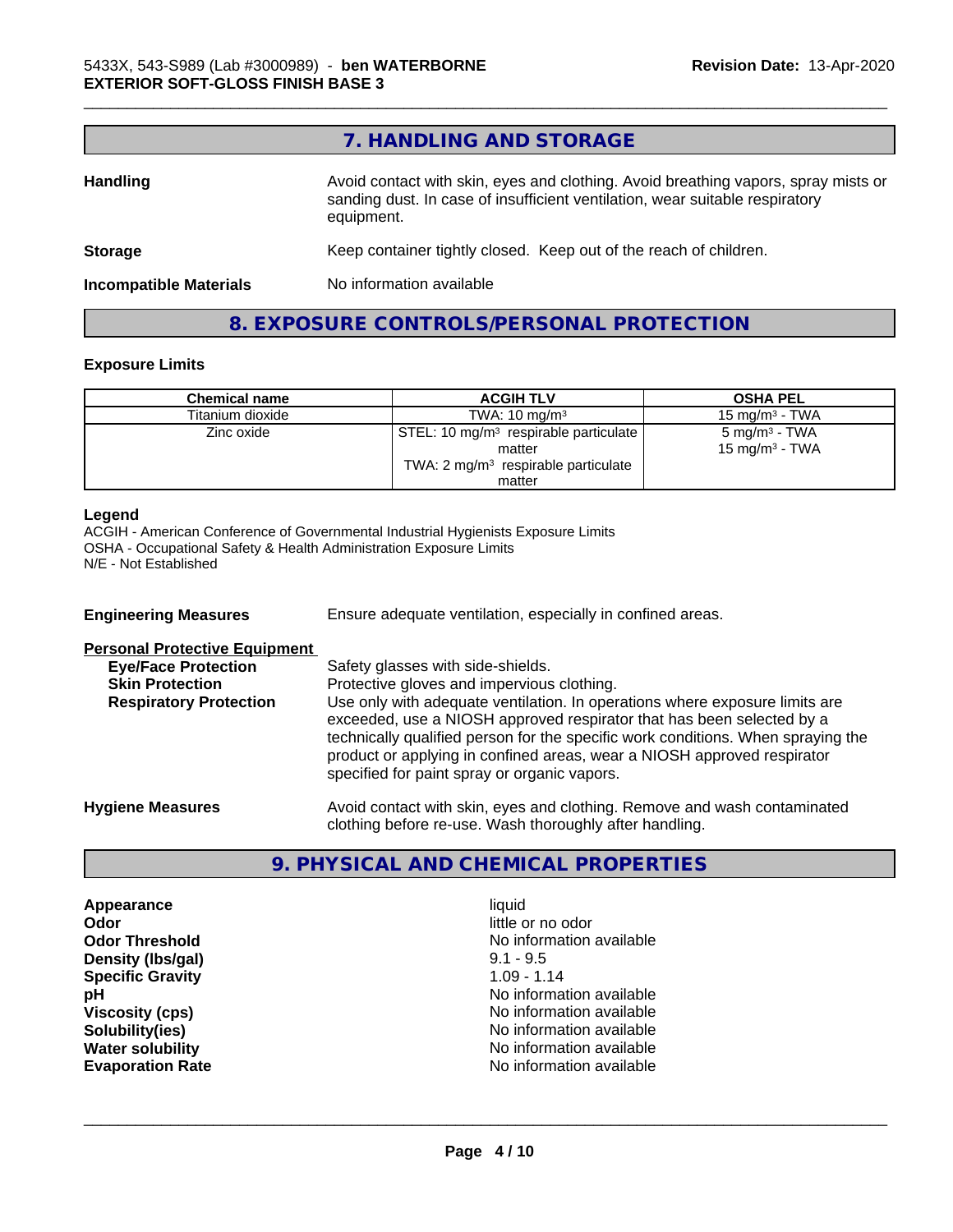**Vapor pressure** No information available<br> **Vapor density**<br> **Vapor density Wt. % Solids 40 - 50<br>
<b>Vol. % Solids** 45 - 45 **Vol. % Solids** 35 - 45<br> **Wt. % Volatiles** 35 - 45 **Wt. % Volatiles Vol. % Volatiles** 55 - 65 **VOC Regulatory Limit (g/L)** < 50 **Boiling Point (°F)** 212 **Boiling Point (°C)** 100 **Freezing point (°F)** 32 **Freezing Point (°C)** 0 **Flash point (°F)**<br> **Flash Point (°C)**<br> **Flash Point (°C)**<br> **C Flash Point (°C)**<br>Method **Flammability** (solid, gas) **Upper flammability limit:**<br> **Lower flammability limit:** Not applicable Not applicable **Lower flammability limit:**<br> **Autoignition Temperature (°F)** Not applicable available **Autoignition Temperature (°F) Autoignition Temperature (°C)**<br> **Decomposition Temperature (°F)** No information available **Decomposition Temperature (°F) Decomposition Temperature (°C)** No information available **Partition coefficient Contract Community No information available** 

**No information available**<br>40 - 50 **Not applicable**<br>Not applicable

\_\_\_\_\_\_\_\_\_\_\_\_\_\_\_\_\_\_\_\_\_\_\_\_\_\_\_\_\_\_\_\_\_\_\_\_\_\_\_\_\_\_\_\_\_\_\_\_\_\_\_\_\_\_\_\_\_\_\_\_\_\_\_\_\_\_\_\_\_\_\_\_\_\_\_\_\_\_\_\_\_\_\_\_\_\_\_\_\_\_\_\_\_

# **10. STABILITY AND REACTIVITY**

| <b>Reactivity</b>                         | Not Applicable                           |
|-------------------------------------------|------------------------------------------|
| <b>Chemical Stability</b>                 | Stable under normal conditions.          |
| <b>Conditions to avoid</b>                | Prevent from freezing.                   |
| <b>Incompatible Materials</b>             | No materials to be especially mentioned. |
| <b>Hazardous Decomposition Products</b>   | None under normal use.                   |
| <b>Possibility of hazardous reactions</b> | None under normal conditions of use.     |

# **11. TOXICOLOGICAL INFORMATION**

**Product Information**

**Information on likely routes of exposure**

**Principal Routes of Exposure** Eye contact, skin contact and inhalation.

**Acute Toxicity** 

**Product Information** No information available

# **Symptoms related to the physical,chemical and toxicological characteristics**

**Symptoms** No information available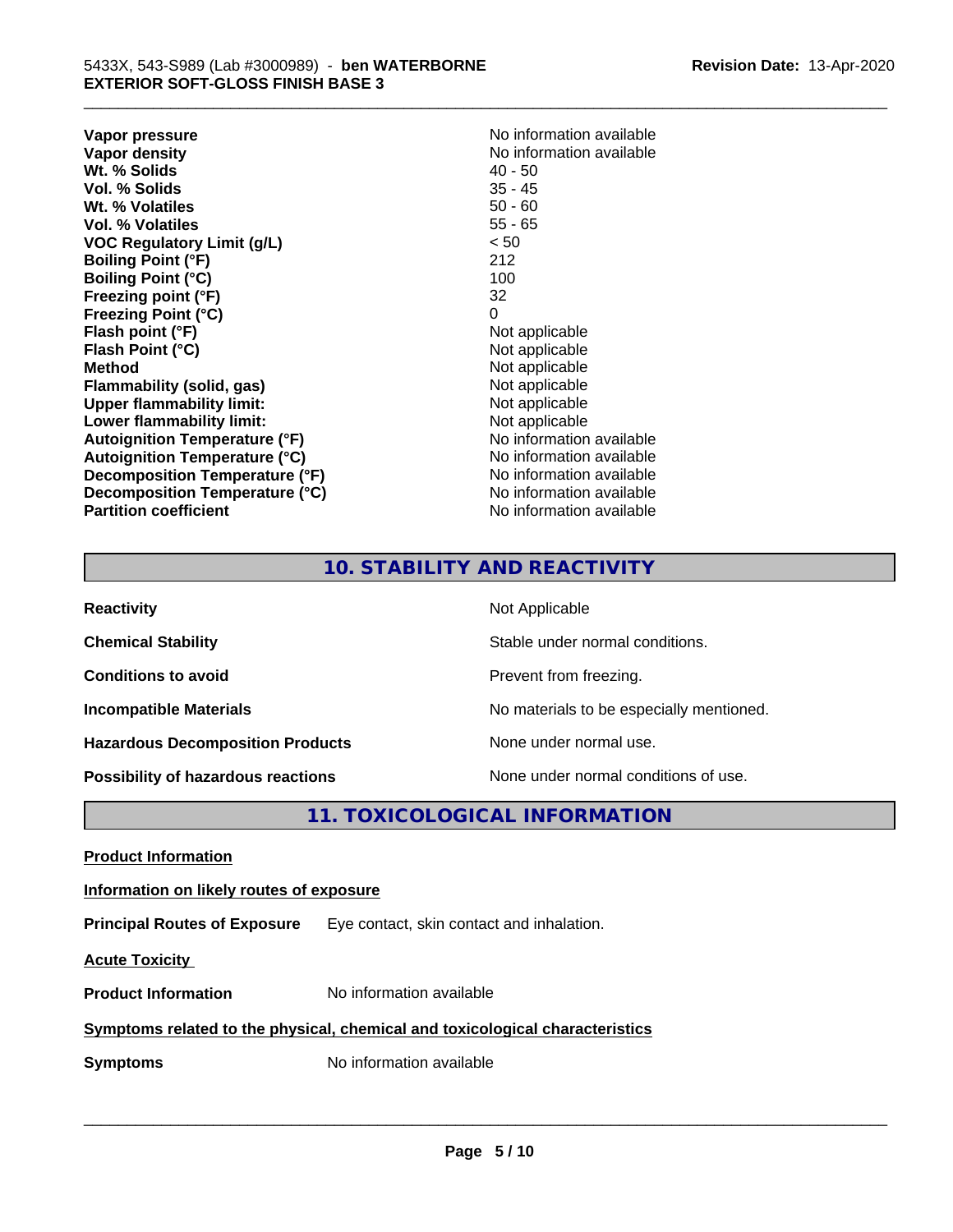# **Delayed and immediate effects as well as chronic effects from short and long-term exposure**

| Eye contact                     | May cause slight irritation.                                                      |
|---------------------------------|-----------------------------------------------------------------------------------|
| <b>Skin contact</b>             | Substance may cause slight skin irritation. Prolonged or repeated contact may dry |
|                                 | skin and cause irritation.                                                        |
| <b>Inhalation</b>               | May cause irritation of respiratory tract.                                        |
| Ingestion                       | Ingestion may cause gastrointestinal irritation, nausea, vomiting and diarrhea.   |
| <b>Sensitization</b>            | No information available                                                          |
| <b>Neurological Effects</b>     | No information available.                                                         |
| <b>Mutagenic Effects</b>        | Suspected of causing genetic defects.                                             |
| <b>Reproductive Effects</b>     | May damage fertility or the unborn child.                                         |
| <b>Developmental Effects</b>    | No information available.                                                         |
| Target organ effects            | No information available.                                                         |
| <b>STOT - single exposure</b>   | No information available.                                                         |
| <b>STOT - repeated exposure</b> | No information available.                                                         |
| Other adverse effects           | No information available.                                                         |
| <b>Aspiration Hazard</b>        | No information available                                                          |

# **Numerical measures of toxicity**

**The following values are calculated based on chapter 3.1 of the GHS document**

| ATEmix (oral)                 | 210961 mg/kg |
|-------------------------------|--------------|
| <b>ATEmix (dermal)</b>        | 473397 mg/kg |
| ATEmix (inhalation-dust/mist) | 332.6 mg/L   |

#### **Component Information**

| Chemical name                                                       | Oral LD50                                    | Dermal LD50                                                           | Inhalation LC50        |
|---------------------------------------------------------------------|----------------------------------------------|-----------------------------------------------------------------------|------------------------|
| Titanium dioxide<br>13463-67-7                                      | $> 10000$ mg/kg (Rat)                        | $\sim$                                                                |                        |
| Zinc oxide<br>1314-13-2                                             | $>$ 5000 mg/kg (Rat)                         |                                                                       |                        |
| Sodium C14-C16 olefin sulfonate<br>68439-57-6                       | $= 2220$ mg/kg (Rat)                         | $> 740$ mg/kg (Rabbit)                                                |                        |
| Carbamic acid,<br>1H-benzimidazol-2-yl-, methyl ester<br>10605-21-7 | $>$ 5050 mg/kg (Rat)<br>$= 6400$ mg/kg (Rat) | 10000 mg/kg (Rabbit) = $2$ g/kg<br>$\text{Rat}$ = 8500 mg/kg (Rabbit) |                        |
| 1-Methyl-2-pyrrolidinone<br>872-50-4                                | $=$ 3914 mg/kg (Rat)                         | $= 8$ g/kg (Rabbit)                                                   | $> 5.1$ mg/L (Rat) 4 h |

# **Chronic Toxicity**

#### **Carcinogenicity**

*The information below indicateswhether each agency has listed any ingredient as a carcinogen:.*

| Chemical<br>`name                                                                                                                               | <b>IARC</b>               | <b>NTP</b> | <b>OSHA</b> |
|-------------------------------------------------------------------------------------------------------------------------------------------------|---------------------------|------------|-------------|
|                                                                                                                                                 | .<br>2B<br>Possible Human |            | Listed      |
| <b>The Contract of the Contract of the Contract of the Contract of the Contract of the Contract of the Contract o</b><br>n dioxide<br>l itanium | Carcinogen                |            |             |

• Although IARC has classified titanium dioxide as possibly carcinogenic to humans (2B), their summary concludes: "No significant exposure to titanium dioxide is thought to occur during the use of products in which titanium dioxide is bound to other materials, such as paint."

#### **Legend**

IARC - International Agency for Research on Cancer NTP - National Toxicity Program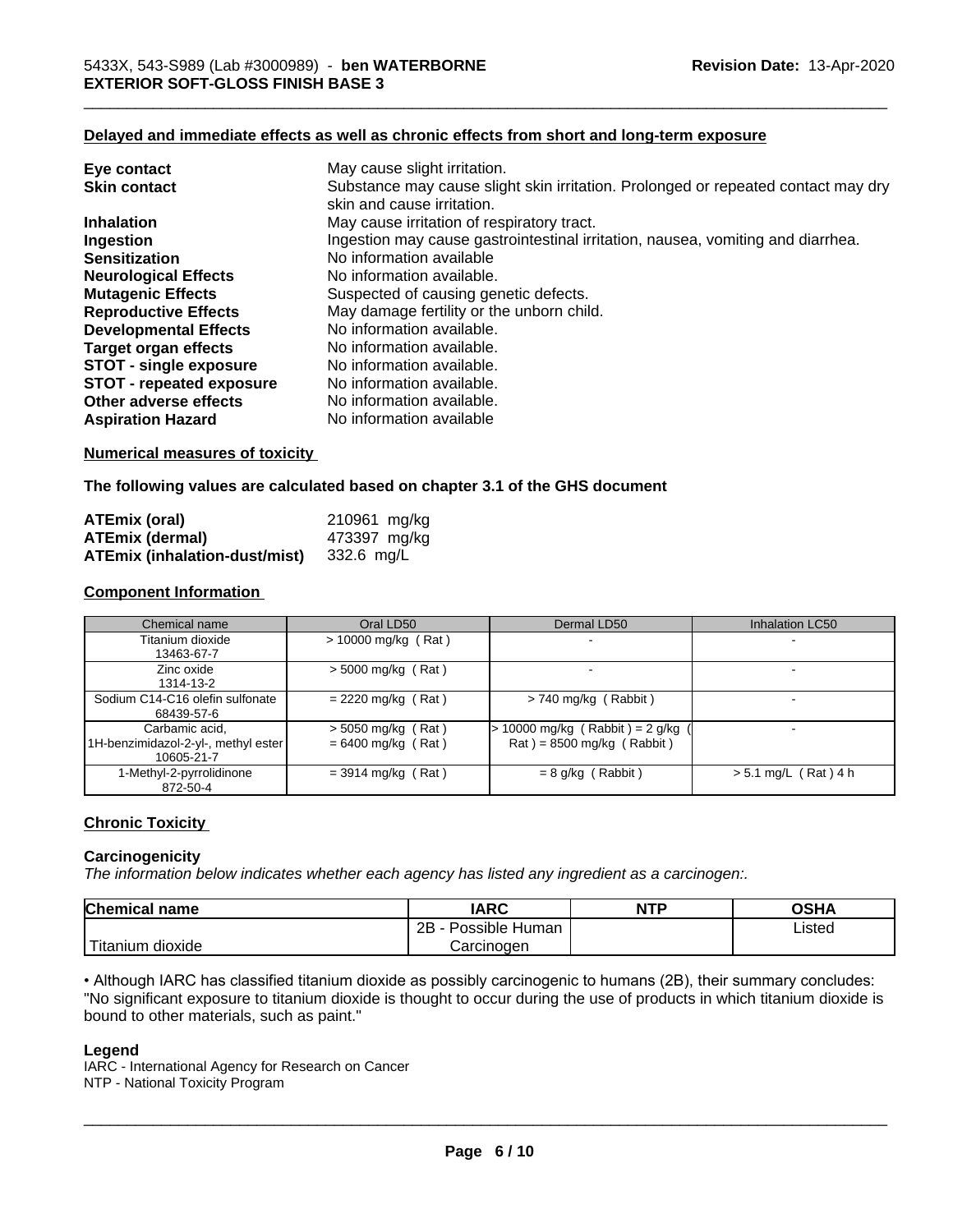OSHA - Occupational Safety & Health Administration

# **12. ECOLOGICAL INFORMATION**

\_\_\_\_\_\_\_\_\_\_\_\_\_\_\_\_\_\_\_\_\_\_\_\_\_\_\_\_\_\_\_\_\_\_\_\_\_\_\_\_\_\_\_\_\_\_\_\_\_\_\_\_\_\_\_\_\_\_\_\_\_\_\_\_\_\_\_\_\_\_\_\_\_\_\_\_\_\_\_\_\_\_\_\_\_\_\_\_\_\_\_\_\_

# **Ecotoxicity Effects**

The environmental impact of this product has not been fully investigated.

# **Product Information**

# **Acute Toxicity to Fish**

No information available

# **Acute Toxicity to Aquatic Invertebrates**

No information available

# **Acute Toxicity to Aquatic Plants**

No information available

# **Persistence / Degradability**

No information available.

# **Bioaccumulation**

There is no data for this product.

# **Mobility in Environmental Media**

No information available.

# **Ozone**

No information available

#### **Component Information**

#### **Acute Toxicity to Fish**

Titanium dioxide  $LC50:$  > 1000 mg/L (Fathead Minnow - 96 hr.) Carbamic acid, 1H-benzimidazol-2-yl-, methyl ester LC50: 1.5 mg/L (Rainbow Trout - 96 hr.)

# **Acute Toxicity to Aquatic Invertebrates**

Carbamic acid, 1H-benzimidazol-2-yl-, methyl ester LC50: 0.22 mg/L (water flea - 48 hr.)

# **Acute Toxicity to Aquatic Plants**

No information available

# **13. DISPOSAL CONSIDERATIONS**

**Waste Disposal Method** Dispose of in accordance with federal, state, and local regulations. Local requirements may vary, consult your sanitation department or state-designated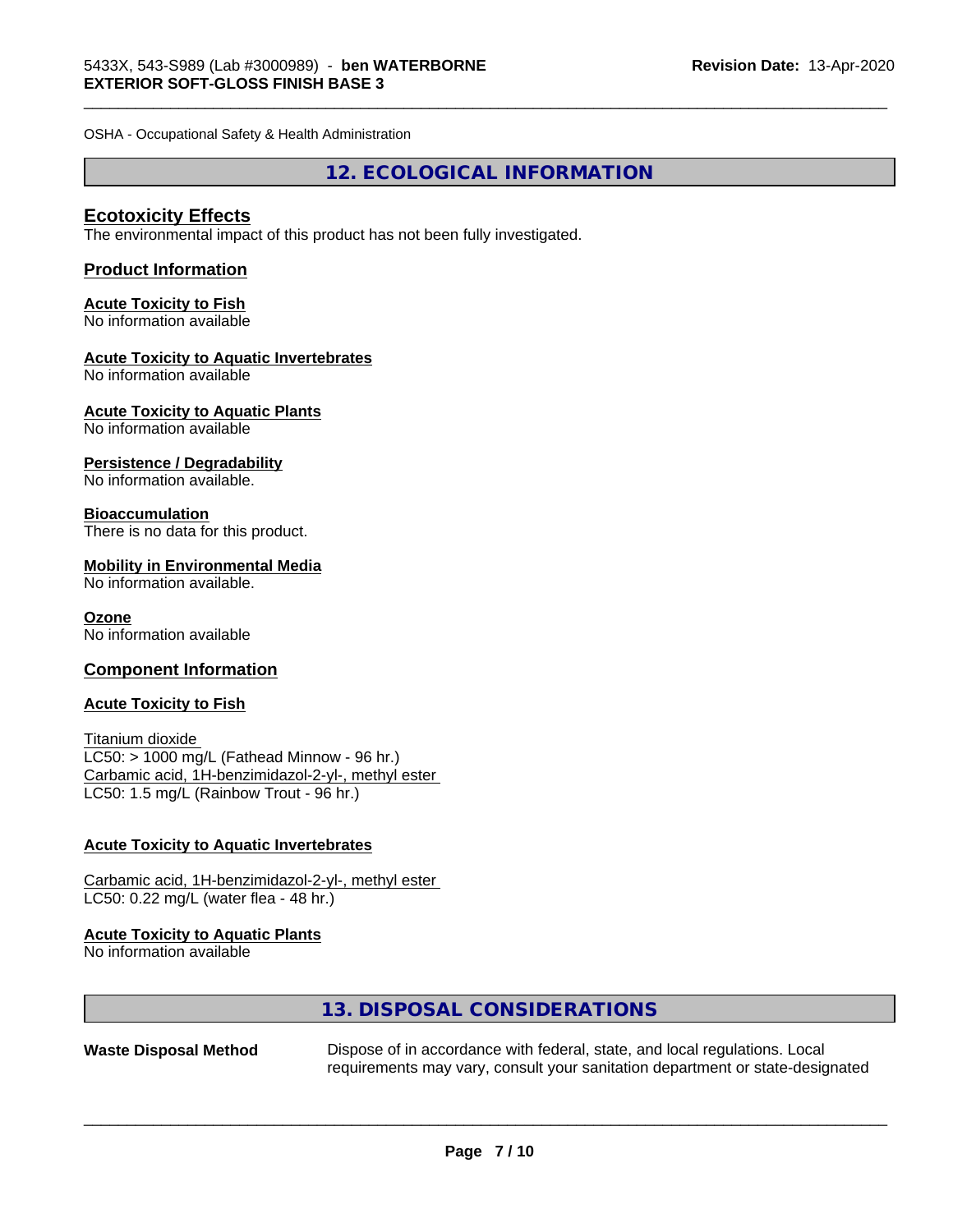environmental protection agency for more disposal options.

\_\_\_\_\_\_\_\_\_\_\_\_\_\_\_\_\_\_\_\_\_\_\_\_\_\_\_\_\_\_\_\_\_\_\_\_\_\_\_\_\_\_\_\_\_\_\_\_\_\_\_\_\_\_\_\_\_\_\_\_\_\_\_\_\_\_\_\_\_\_\_\_\_\_\_\_\_\_\_\_\_\_\_\_\_\_\_\_\_\_\_\_\_

|                                                                                                                                                                     | <b>14. TRANSPORT INFORMATION</b>                                                         |  |  |  |
|---------------------------------------------------------------------------------------------------------------------------------------------------------------------|------------------------------------------------------------------------------------------|--|--|--|
| <b>DOT</b>                                                                                                                                                          | Not regulated                                                                            |  |  |  |
| <b>ICAO/IATA</b>                                                                                                                                                    | Not regulated                                                                            |  |  |  |
| <b>IMDG / IMO</b>                                                                                                                                                   | Not regulated                                                                            |  |  |  |
|                                                                                                                                                                     | <b>15. REGULATORY INFORMATION</b>                                                        |  |  |  |
| <b>International Inventories</b>                                                                                                                                    |                                                                                          |  |  |  |
| <b>TSCA: United States</b><br><b>DSL: Canada</b>                                                                                                                    | Yes - All components are listed or exempt.<br>Yes - All components are listed or exempt. |  |  |  |
| <b>Federal Regulations</b>                                                                                                                                          |                                                                                          |  |  |  |
| SARA 311/312 hazardous categorization<br>Acute health hazard<br>Chronic Health Hazard<br>Fire hazard<br>Sudden release of pressure hazard<br><b>Reactive Hazard</b> | <b>No</b><br>Yes<br>No<br>No<br>No.                                                      |  |  |  |

# **SARA 313**

Section 313 of Title III of the Superfund Amendments and Reauthorization Act of 1986 (SARA). This product contains a chemical or chemicals which are subject to the reporting requirements of the Act and Title 40 of the Code of Federal Regulations, Part 372:

*None*

# **Clean Air Act,Section 112 Hazardous Air Pollutants (HAPs) (see 40 CFR 61)**

This product contains the following HAPs:

*None*

# **US State Regulations**

# **California Proposition 65**

**AVIMARNING:** Cancer and Reproductive Harm– www.P65warnings.ca.gov

# **State Right-to-Know**

|--|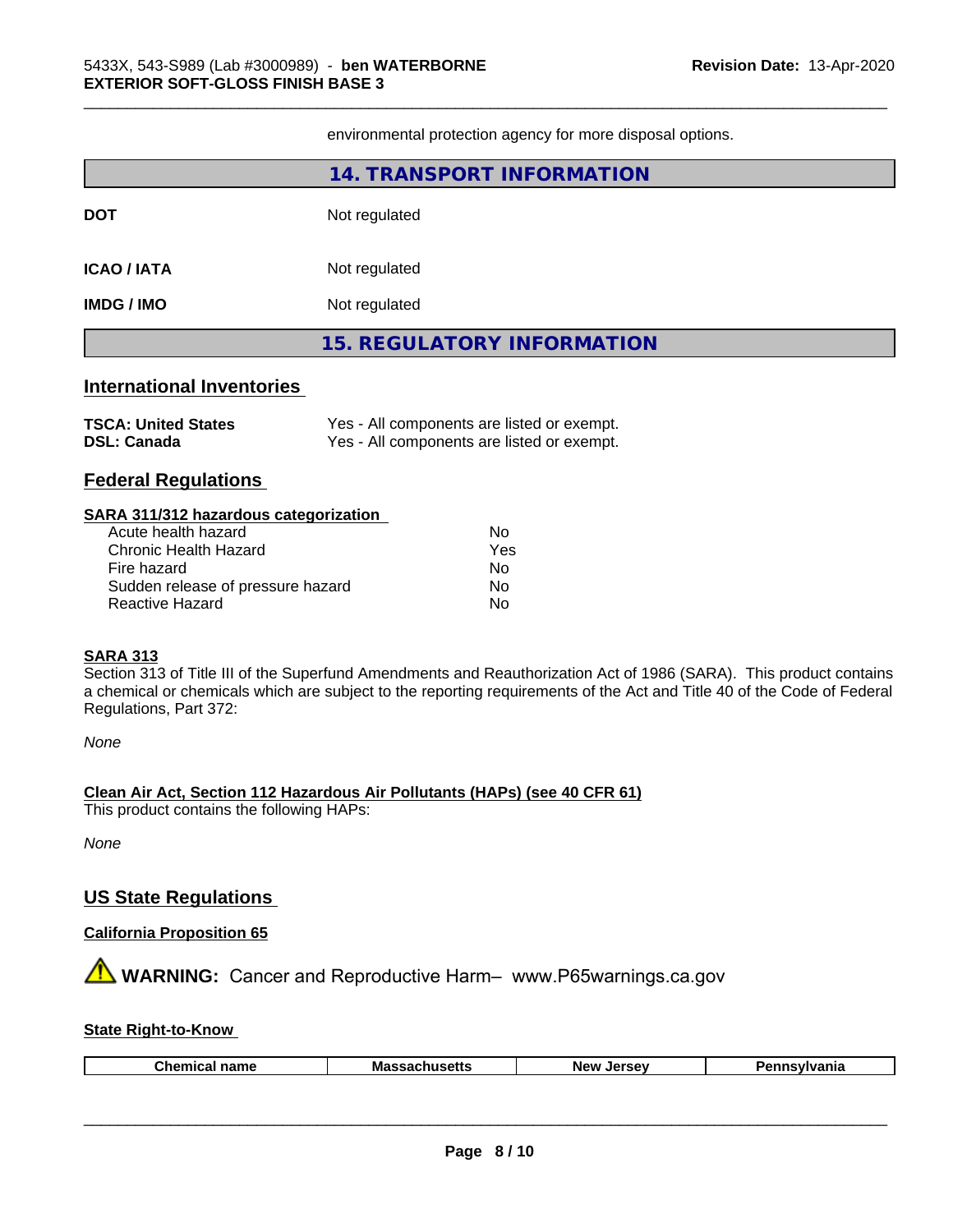| Titanium dioxide                      |  |  |
|---------------------------------------|--|--|
| Carbamic acid, 1H-benzimidazol-2-yl-, |  |  |
| methyl ester                          |  |  |
| 1-Methyl-2-pyrrolidinone              |  |  |

\_\_\_\_\_\_\_\_\_\_\_\_\_\_\_\_\_\_\_\_\_\_\_\_\_\_\_\_\_\_\_\_\_\_\_\_\_\_\_\_\_\_\_\_\_\_\_\_\_\_\_\_\_\_\_\_\_\_\_\_\_\_\_\_\_\_\_\_\_\_\_\_\_\_\_\_\_\_\_\_\_\_\_\_\_\_\_\_\_\_\_\_\_

**HMIS** - **Health:** 2\* **Flammability:** 0 **Reactivity:** 0 **PPE:** -

#### **Legend**

X - Listed

# **16. OTHER INFORMATION**

| HMIS - | Health: $2^*$ | <b>Flammability: 0</b> |
|--------|---------------|------------------------|

# **HMIS Legend**

- 0 Minimal Hazard
- 1 Slight Hazard
- 2 Moderate Hazard
- 3 Serious Hazard
- 4 Severe Hazard
- \* Chronic Hazard

*Note: The PPE rating has intentionally been left blank. Choose appropriate PPE that will protect employees from the hazards the material will present under the actual normal conditions of use.* X - Consult your supervisor or S.O.P. for "Special" handling instructions.

*Caution: HMISÒ ratings are based on a 0-4 rating scale, with 0 representing minimal hazards or risks, and 4 representing significant hazards or risks. Although HMISÒ ratings are not required on MSDSs under 29 CFR 1910.1200, the preparer, has chosen to provide them. HMISÒ ratings are to be used only in conjunction with a fully implemented HMISÒ program by workers who have received appropriate HMISÒ training. HMISÒ is a registered trade and service mark of the NPCA. HMISÒ materials may be purchased exclusively from J. J. Keller (800) 327-6868.*

 **WARNING!** If you scrape, sand, or remove old paint, you may release lead dust. LEAD IS TOXIC. EXPOSURE TO LEAD DUST CAN CAUSE SERIOUS ILLNESS, SUCH AS BRAIN DAMAGE, ESPECIALLY IN CHILDREN. PREGNANT WOMEN SHOULD ALSO AVOID EXPOSURE.Wear a NIOSH approved respirator to control lead exposure. Clean up carefully with a HEPA vacuum and a wet mop. Before you start, find out how to protect yourself and your family by contacting the National Lead Information Hotline at 1-800-424-LEAD or log on to www.epa.gov/lead.

| <b>Prepared By</b>                               | <b>Product Stewardship Department</b><br>Benjamin Moore & Co.<br>101 Paragon Drive<br>Montvale, NJ 07645<br>800-225-5554 |  |
|--------------------------------------------------|--------------------------------------------------------------------------------------------------------------------------|--|
| <b>Revision Date:</b><br><b>Revision Summary</b> | 13-Apr-2020<br>Not available                                                                                             |  |

Disclaimer

The information contained herein is presented in good faith and believed to be accurate as of the effective date shown above. This information is furnished without warranty of any kind. Employers should use this information only as a **supplement to other information gathered by them and must make independent determination of suitability and** completeness of information from all sources to assure proper use of these materials and the safety and health of employees. Any use of this data and information must be determined by the user to be in accordance with applicable **federal, provincial, and local laws and regulations.**